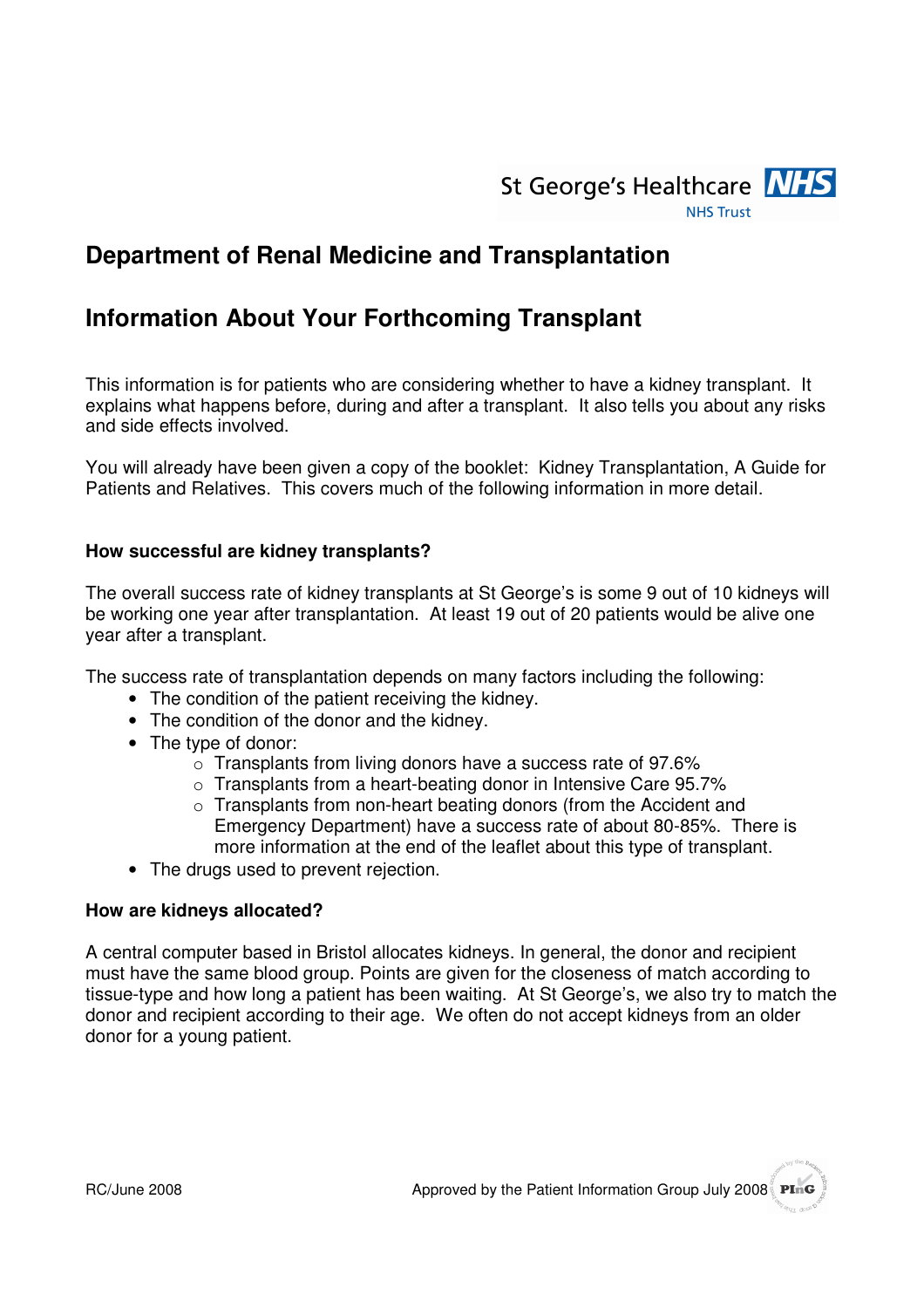# **What is cross-matching?**

Before a kidney can be given to you, a final test has to be done. This is the cross-match. A sample of your blood is mixed with the cells of the donor. If there are antibodies in your blood that kill the donor cells, your body will not be able to accept the kidney. Once you are on the waiting list, we need a sample of blood from you every two months to measure the antibody levels in your blood. This is known as the panel reactive antibody level or PRA.

### **How are drugs used to prevent rejection?**

We give drugs (medicines) to patients who have had a transplant to prevent their body rejecting the new kidney. We plan which drug treatments are needed by dividing our patients into 3 categories:

1. Low Immunological Risk:

This covers patients who are having their first transplant **and** who have less than 50% panel reactive antibodies. They do not have any risk factors for high glycaemic risk. This is the risk of developing diabetes after the transplant.

2. High Immunological Risk:

This describes the group of patients having their second or subsequent transplant, **or**  those with more than 50% panel reactive antibodies.

3. Low Immunological Risk and High Glycaemic risk:

This group of patients are having their first transplant **and** have less than 50% panel reactive antibodies **and** any of the following:

- Impaired glucose tolerance shown in a two- hour glucose tolerance test during transplant work up (preparation)
- Impaired glucose tolerance in the past when treated with steroids or calcineurin inhibitor (a type of drug used in transplantation)
- Obesity a body mass index of more than 30. (Your BMI is a measurement of your weight in relation to your height. A normal BMI is between 20 and 25).
- Your ethnic background is from sub-Saharan Africa (African/African Caribbean).
- Your ethnic background is from the Indian sub-continent.

This group will have their Prednisolone (steroids) discontinued one week after their transplant. This will help to reduce their chance of developing diabetes.

Depending on which group you come under you will receive a combination of some or all of the following drugs to prevent rejection. The drugs used are:

- Tacrolimus also known as Prograf or FK or FK506. This is taken twice a day at first, and the dose may change according to your requirements.
- Prednisolone this is taken twice a day at first, and the dose may change according to your requirements
- Mycophenolate Mofetil also known as MMF
- Basiliximab also known as Simulect. This is given only twice, once during the operation and then five days later.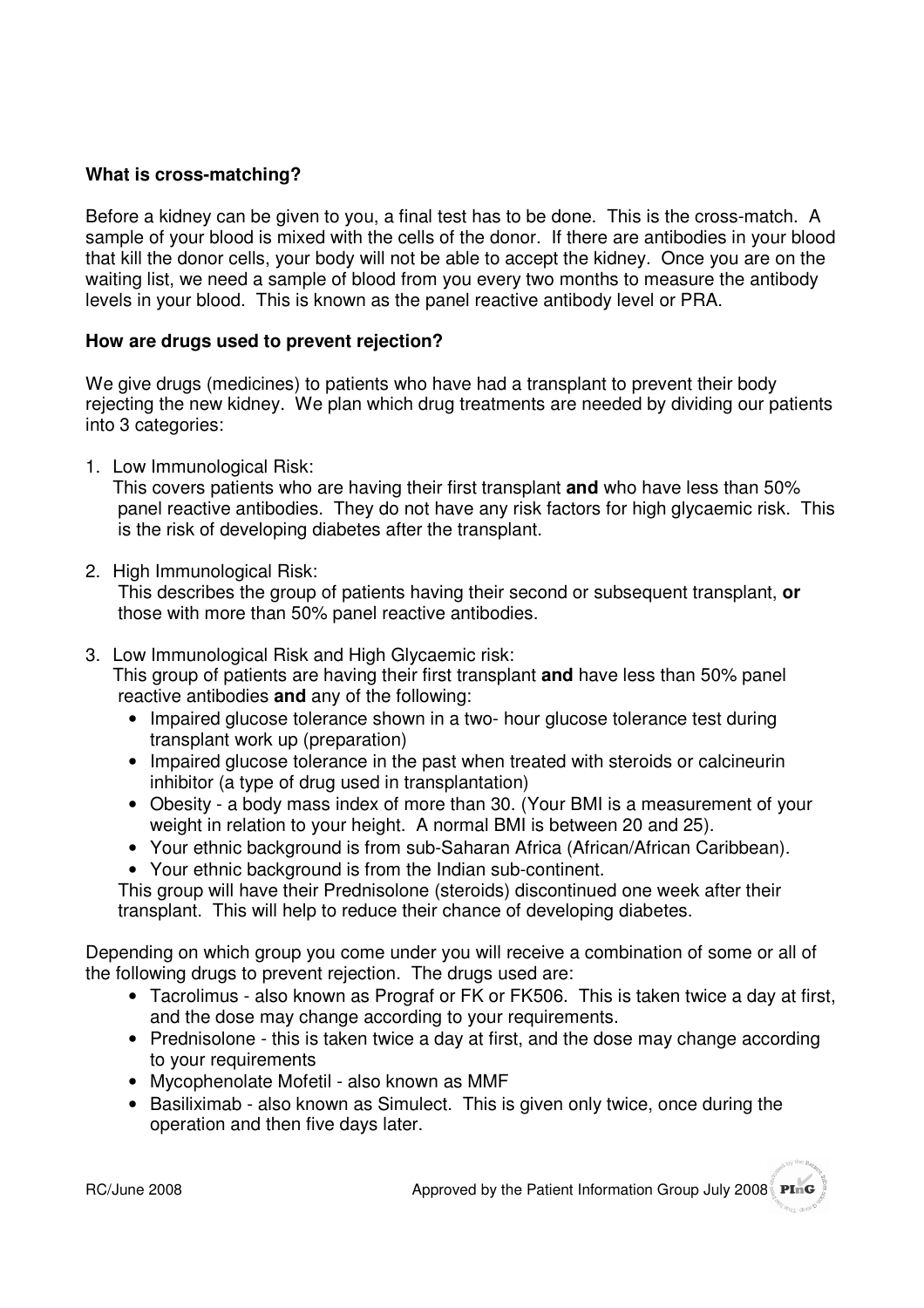# **Are there any side effects?**

These drugs are very powerful and common side effects include the following:

#### **Tacrolimus**

- o Tremor of your hands
- o Hot flushes and tingling
- o Increase in blood pressure
- o Increase in blood cholesterol level
- o Diabetes (usually temporary)
- o Nightmares (first 2 weeks)
- $\circ$  Constipation and wind pains (first 2 weeks)

#### **Prednisolone**

- o Round ("moon"-shaped) face which can change to how you look
- o Increase in blood pressure
- o Increase in blood cholesterol level
- o Diabetes (usually temporary)
- $\circ$  Very rarely personality change

#### **Mycophenolate mofetil**

- o Abdominal cramps and/or diarrhoea
- o Abnormality of bone marrow function

The side effects are related to the dose of the drugs, which are reduced after the first 3 months. They may be treatable, for example with blood pressure tablets. Many are selflimiting where they will usually go within a few weeks of the transplant and do not need to be treated.

### **What about other drugs?**

You will probably have to continue with some of the medications (such as your blood pressure medications) that you are currently on. On top of that for a short period of time, you may have to take medication to prevent infections. This is because after a transplant, you are more at risk of getting infections. You will either have to take:

- Septrin for 6 months to prevent a common type of chest infection
- Valganciclovir for 3 months to prevent a common viral infection.

As a result of these measures, hardly any of our patients acquire this type chest infection or viral infection.

Some patients may have to start taking blood cholesterol lowering medication as well.

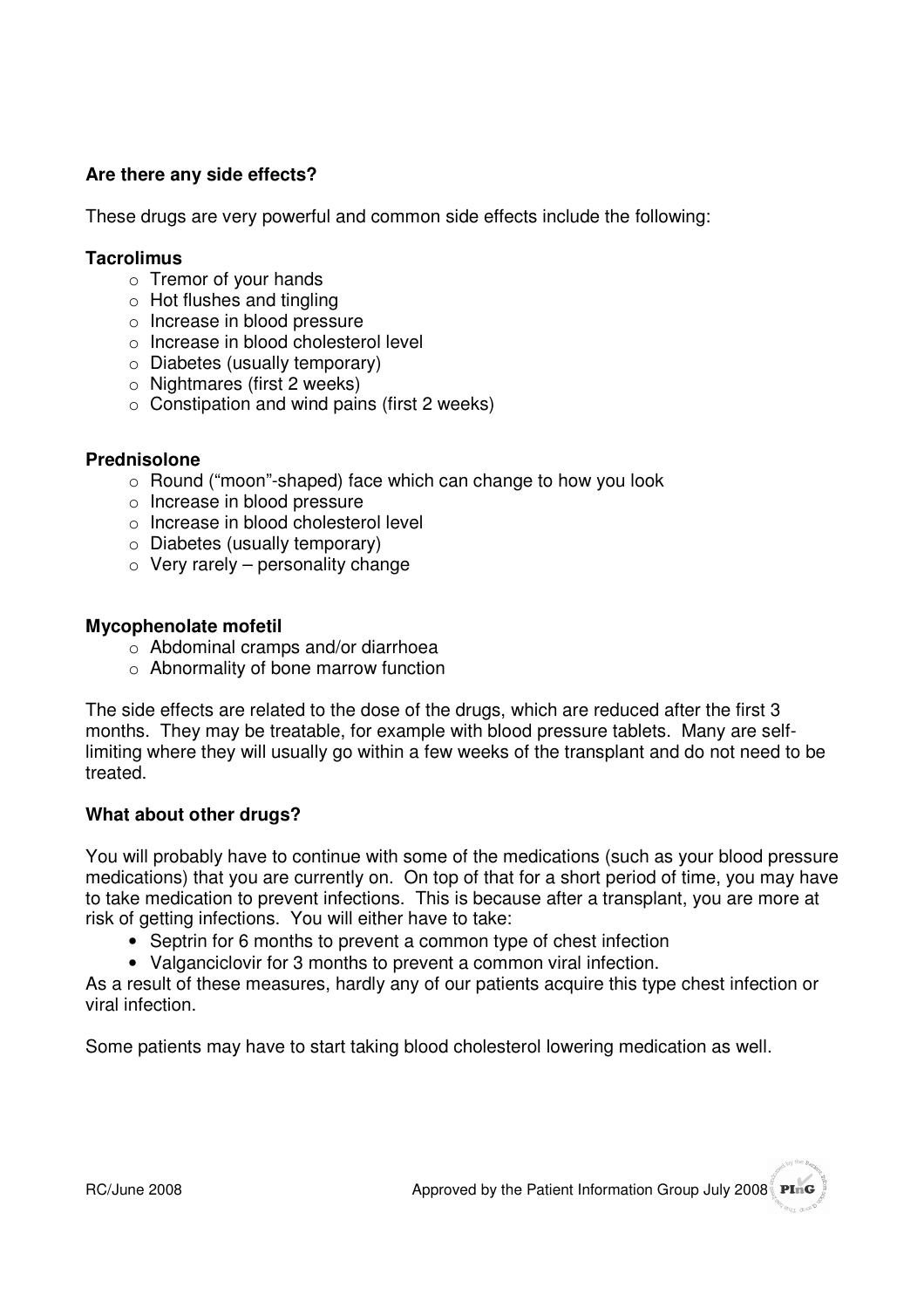# **What does the operation involve?**

You must come to the hospital as soon as you are informed that there is a kidney for you. It may help to have a relative or friend to accompany you. It will take several hours to make sure you are fit for the operation. You will have a blood test, a chest x-ray and ECG (heart tracing), and be examined by a doctor. The operation will be explained to you and you will be given the opportunity to ask questions.

You will be put to sleep by a general anaesthetic before the operation. You get one kidney which is placed above the groin on either the left or the right side. The operation takes between one and three hours to do. You will be away from the ward for about five to six hours. This includes the time taken to put you to sleep and also to keep an eye on you in the Recovery Room after the operation.

### **What happens after the operation?**

When you wake up, there are several plastic tubes emerging from your body. These can include:

- a catheter placed in your bladder. This is a tube to drain away your urine.
- a line to a vein in your arm. This is used to give you fluids and medications, such as pain killers.
- a line to a vein at the base of your neck. It may be used to give you fluids and medications, such as pain killers. It also helps us to measure the amount of fluid in your body.
- a plastic drain tube by the side of the cut in your abdomen (wound). This is to drain any bleeding from the site of the operation.
- a thin tube (catheter) near the wound to give you a local anaesthetic directly into the wound site. This should help to minimise any pain.

These tubes are placed so that we can look after you better. They are usually removed by the third day after your transplant.

You can expect to stay in hospital for five to ten days if your transplant is straightforward. This is the case for most patients. After leaving hospital you will be seen in the Transplant Clinic, initially three times a week. You will need to come less often as your new kidney settles in to your body.

### **What investigations will I need after the transplant?**

You will initially have a blood test every day to check that the kidney is working properly. On the first weekday after your transplant you will also have an ultrasound scan to check that the kidney is alive and well. Other types of scan may also be carried out to check the kidney has a good blood supply.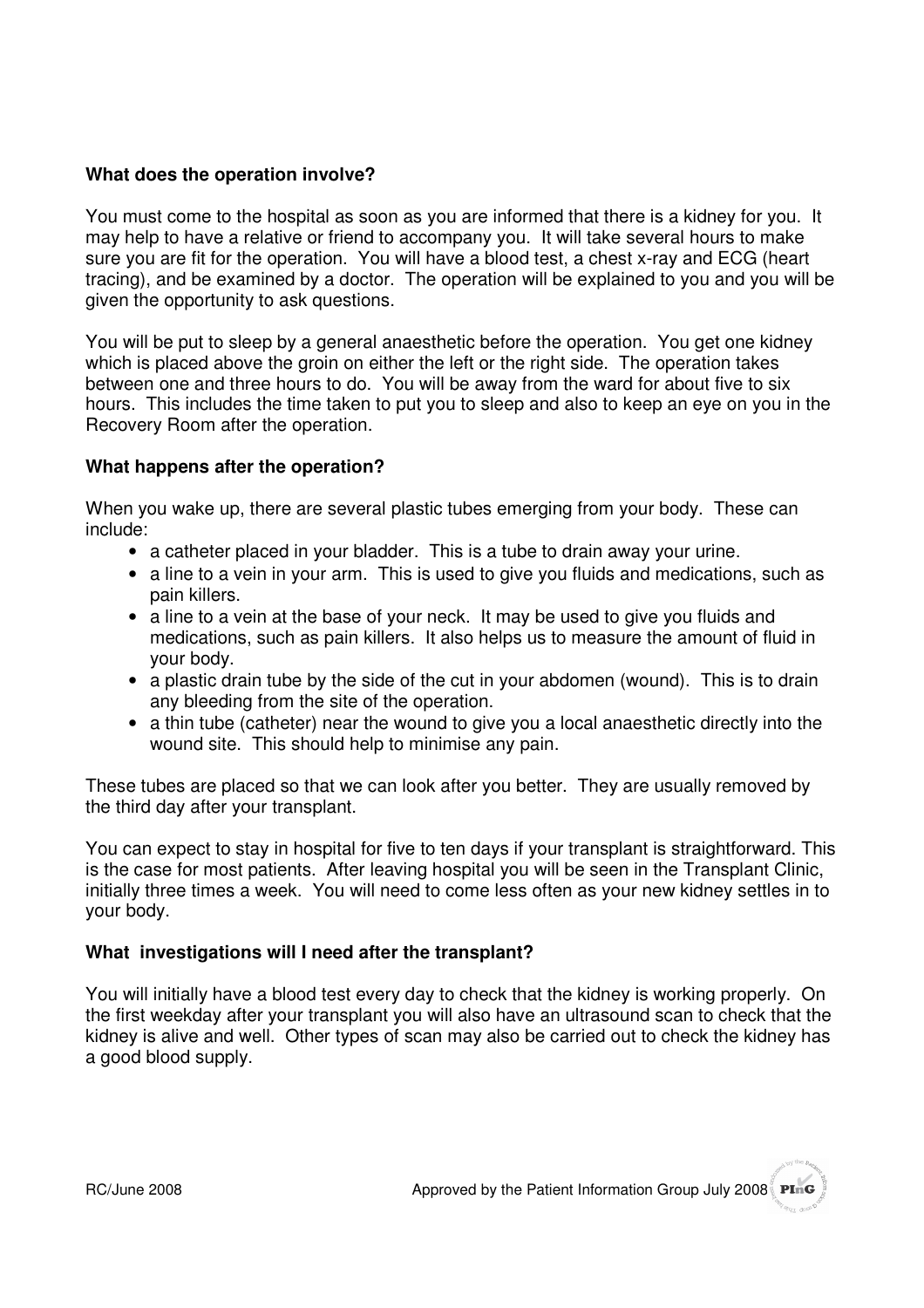# **What if my body tries to reject the new kidney?**

If we suspect that your body may be trying to reject the new kidney, we will take a biopsy of the kidney tissue for examination. A small piece of the kidney is taken through a needle and is then examined under a microscope. A local anaesthetic would be given before the procedure so that you will not feel any pain.

You may require additional treatment if you have some rejection. This involves receiving an injection of another steroid called methylprednisolone each day for three days. You would usually receive this as an outpatient. It is unusual to lose a kidney through rejection, as the new drugs are very powerful. Occasionally other drugs may be used to treat rejection.

### **Will I need dialysis after the transplant?**

A few patients may require dialysis after their transplant, as the new kidney may be slow to start working. It may take several days to several weeks before some kidneys start to work properly. You should not worry if you need to have dialysis after a transplant. If your kidney is slow to start working, you may need to have more scans and biopsies to make sure that the kidney is well and that there is no rejection.

### **What are the risks and side effects of the operation?**

There are risks associated with all major and minor operations, which can lead to serious complications or even death. The transplant operation and the days immediately after it carry the same risks. These will have been explained to you by the surgeon during your pretransplant assessment. They will be explained to you again at the time of your transplant before you sign the consent form.

In addition, there is a slightly increased chance of getting infections from 'bugs' that would normally not affect you. You will be given tablets to take to reduce this risk. There is also a slight increase in the chance of getting cancer - usually skin cancers. We would advise you to avoid direct sunlight. Additionally, you may have an area of numbness at the top of your thigh or temporary weakness of the leg on the side of the transplant.

Other risks include the transmission of cancer, HIV, and perhaps CJD (BSE). However the risks are very small and the Consultant will discuss these with you fully before the operation.

### **Two further decisions:**

If we have given you this information, it means you are suitable and have decided to have a kidney transplant. A successful transplant will improve your quality of life. You will no longer have to have dialysis or reduce your fluid intake. You will be able to eat and drink almost anything. There are two more decisions we would like you to consider before you come and have your transplant.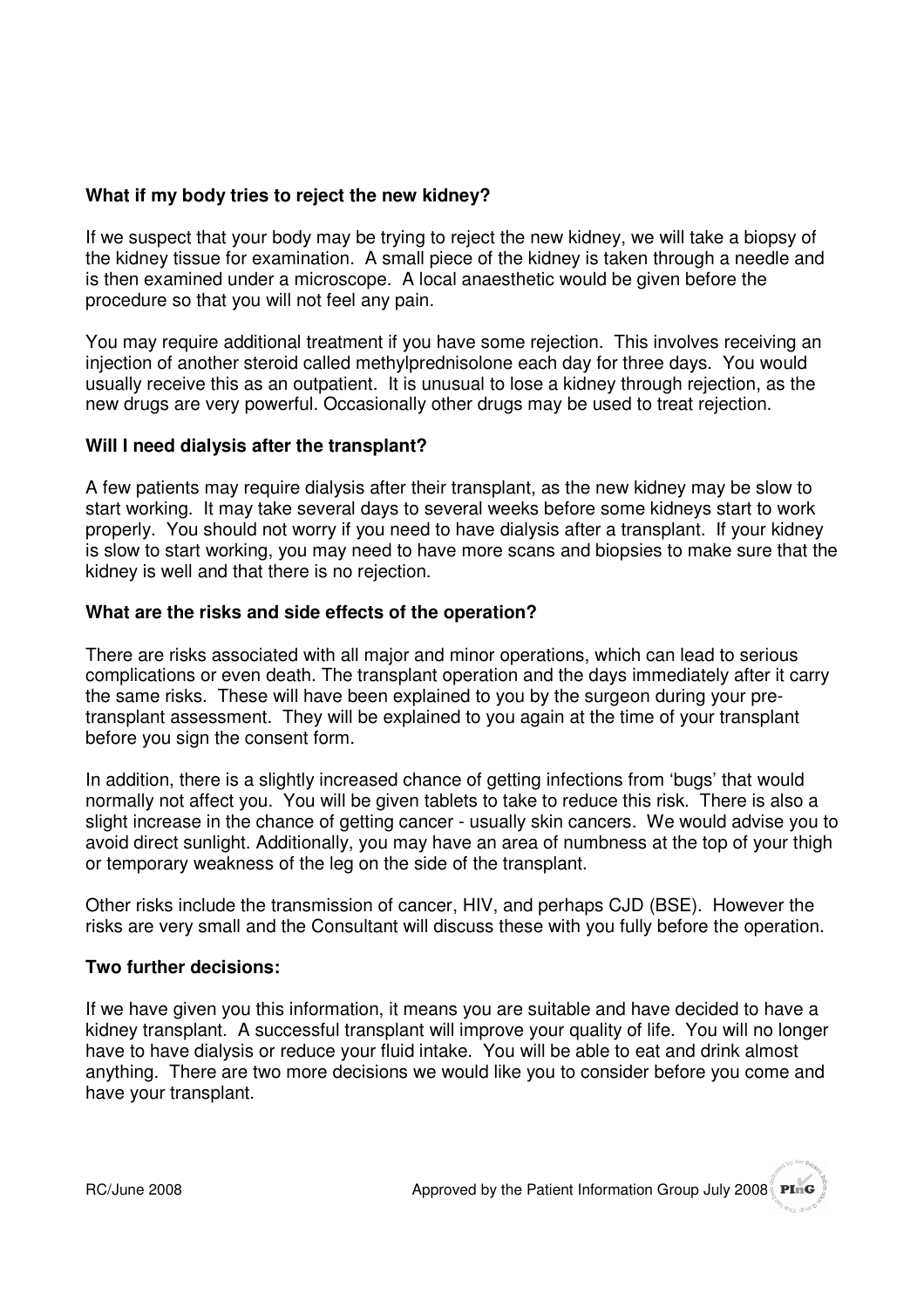### **A. Non-heart beating (asystolic) kidneys from Accident and Emergency Department**

This is a new source of kidney and we are still gaining experience from their use. Unlike kidneys taken from people who die in Intensive Care Units, these kidneys are taken from people who die in the Accident and Emergency Department. The heart would have stopped beating for up to 40 minutes before the kidneys are taken.

The success rate from these kidneys is lower than that for kidneys from living donors, or from patients dying in intensive care units.

You need to decide whether you want to be considered for kidneys from patients dying in the Accident and Emergency Department.

The current **advantages** are:

- there is a shorter waiting time for these kidneys
- the kidney can be allocated by your doctor at St George's

At present, the **disadvantages** are:

- there is a lower success rate: 80% versus 90%
- the transplants are more likely to be slow to start working
- more scans and biopsies are involved after the transplant

#### **B. Clinical Studies on new drugs or new drug combinations**

We are constantly trying out new ways to improve the results of transplantation. One important way is to do Clinical Studies comparing new drugs or new combinations against the ones we use at the moment. In these studies, patients are randomly selected to receive either the established drug combination or the new ones. We would have some evidence that the new drugs may be better or the same as the established drugs. You would not be offered drugs or a combination of drugs that we thought would not be as effective. You need to decide whether you want to take part in a clinical study at the time of your transplant.

Whatever the decisions you make, they will have **no** influence on your care at St George's. When you are ready and have made your decision, please fill in the form below.

### **Any questions?**

If you have any questions about kidney transplants or the decisions that you need to make, please contact Helen Gregson (Lead Nurse Renal Transplantation) on telephone 020 8725 1035. You should also inform her if you change your mind about your decision.

#### **Further information**

National Kidney Federation: www.kidney.org.uk Please contact Helen Gregson if you would like another copy of the booklet: Kidney Transplantation, A Guide for Patients and Relatives.